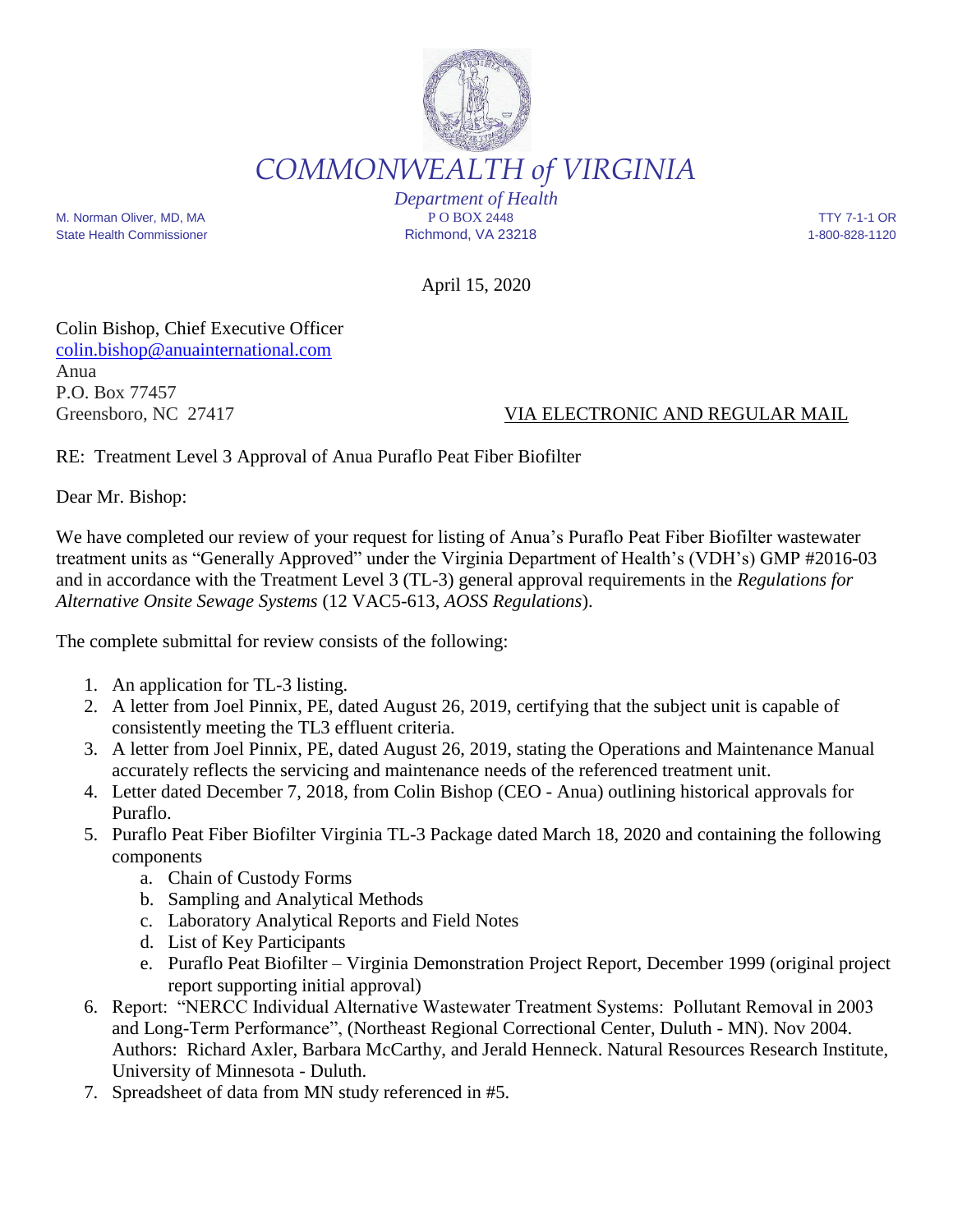Mr. Colin Bishop April 15, 2020 Page two

- 8. Article: "Performance of Peat Filters in the Treatment of Domestic Wastewater in Minnesota". Authors: S.D.M. Geerts, B. McCarthy, R. Axler, J. Henneck, S.H. Christopherson, J. Crosby, and M. Guite. ASAE On-Site Wastewater Treatment – Proceedings of Ninth National Symposium on Individual and Small Community Sewage Systems.
- 9. Data from test results entered into VDH statistical spreadsheet.
- 10. Puraflo Engineering and Technical Specifications.
- 11. Puraflo Biofilter Reference Manual.
- 12. Puraflo Peat Biofilter Maintenance Manual.

13. Drawings:

- a. Module Grid Detail
- b. Sample Chamber Detail
- c. Assembled Module Detail
- d. Type A (open bottom pad installation) and Type B (sealed bottom with piped outlet installation) **Installations**

The submittal was reviewed in accordance with GMP 2016-03. Twenty sites were included in the final evaluation, 19 from Virginia and one from Minnesota. A variance authorizing the use of out of state data was issued on July 25, 2019. The effluent testing results indicate a predicted mean BOD<sub>5</sub> of 5.82 mg/l and TSS of 7.38 mg/l using the statistical protocol established in GMP 2016-03. See the attached memo dated April 9, 2020 for discussion of the review.

Puraflo Peat Fiber Biofilters are packaged as individual modules with each module rated at 125gpd. Septic tanks are required ahead of the system, sized in accordance with 12VAC5-610, but with a minimum 1,000 gallon volume required. The modules are timed dosed in accordance with the manufacturer's instructions.

Based on our review, VDH approves the above listed Puraflo Peat Fiber Biofilter wastewater treatment units for listing as "Generally Approved" under GMP #2016-03 and as "Generally Approved" for TL-3 effluent treatment in accordance with the AOSS Regulations.

If you have any questions, please Marcia Degen at Marcia.Degen@vdh.virginia.gov or by phone at (804) 387-1883.

Sincerely,

DocuSigned by:

Lance Gregory

 $-4D8214BCF9F942E...$ *Lance Gregory, Division Director* Division of Onsite Sewage and Water Services, Environmental Engineering & Marina Programs

Cc: Marcia Degen, Technical Services Manager Attachment - Memo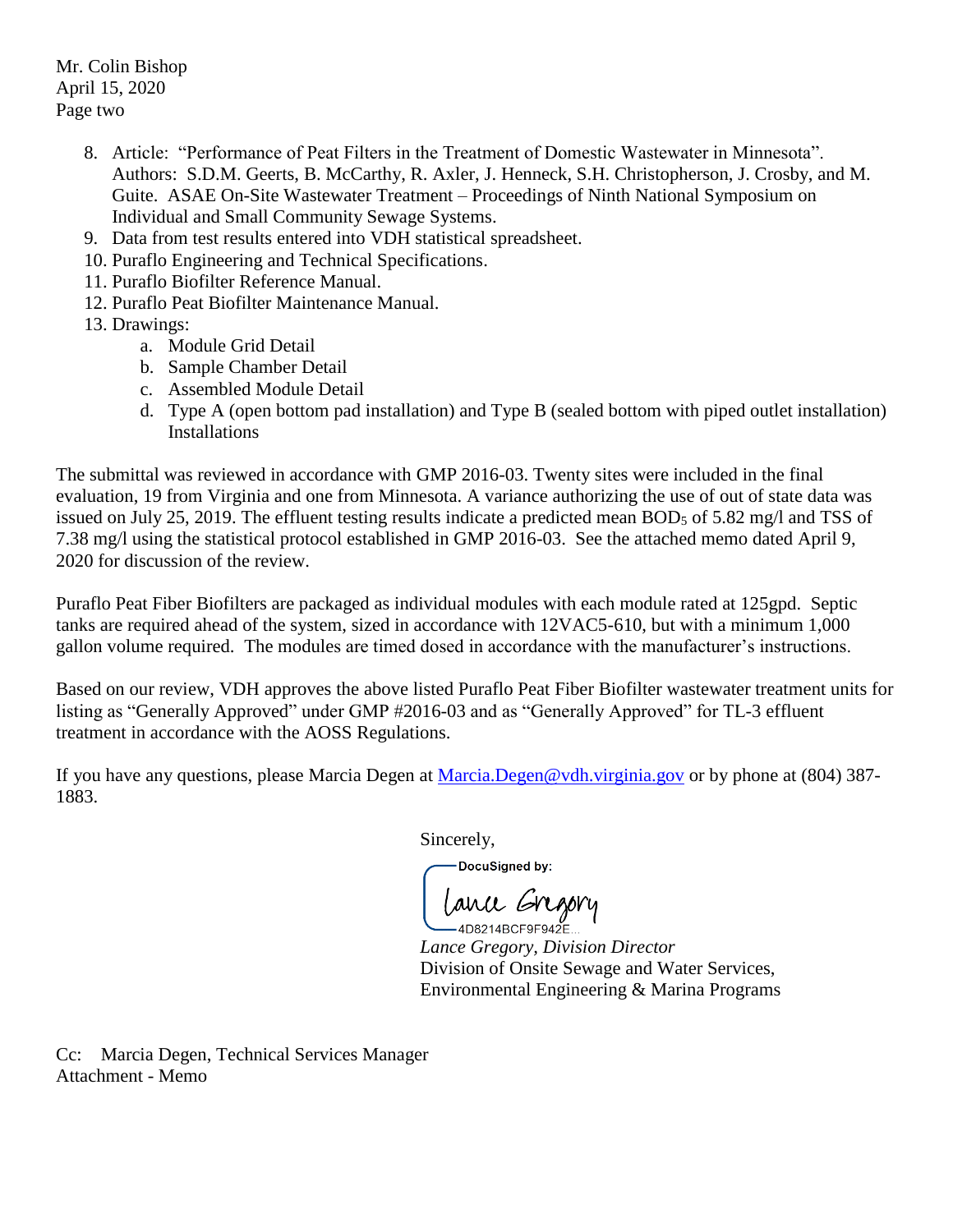\_\_\_\_\_\_\_\_\_\_\_\_\_\_\_\_\_\_\_\_\_\_\_\_\_\_\_\_\_\_\_\_\_\_\_\_\_\_\_\_\_\_\_\_\_\_\_\_\_\_\_\_\_\_\_\_\_\_\_\_\_\_\_\_\_\_\_\_\_\_\_\_\_\_\_\_\_\_\_\_\_\_\_\_\_\_\_\_

- To: Lance Gregory, Division Director, Onsite Sewage and Water, Environmental Engineering, and Marina Program
- From: Marcia J. Degen, Ph.D., P.E., Technical Services Manager

Date: April 9, 2020

RE: Anua International *Listing of Puraflo Peat Fiber Biofilter Treatment Units (P125TL3 "XX") for Treatment Level 3 General Approval under GMP 2016-03*

On May 6, 2016, VDH issued GMP 2016-3 to replace GMP 147. Both policies contain protocols for demonstrating compliance with a 10 mg/l BOD5 and 10 mg/l TSS standard. GMP 2016-3 implemented requirements of the AOSS Regulations to create a process for demonstrating compliance with Treatment Level 3 (TL3), a 10 mg/l BOD<sub>5</sub> and 10 mg/l TSS standard (12VAC5-613-70). Anua conducted studies under an experimental protocol and received general approval prior to GMP 147 (GMP 69, GMP 79, GMP 93, and GMP 112). A final compilation of study results was submitted in 1999 and that study is listed as the basis for the unit's approval under GMP 147 and GMP 2016-03. Puraflo units were generally approved pursuant to GMP 2016-03 and the AOSS Regulations (12VAC5-613). Because the existing approval pre-dates the AOSS Regulations, the current approval expired on December 7, 2016, pursuant to 12VAC5-613-30.L. Anua requested and received a variance to extend the original approval to December 7, 2018.

\_\_\_\_\_\_\_\_\_\_\_\_\_\_\_\_\_\_\_\_\_\_\_\_\_\_\_\_\_\_\_\_\_\_\_\_\_\_\_\_\_\_\_\_\_\_\_\_\_\_\_\_\_\_\_\_\_\_\_\_\_\_\_\_\_\_\_\_\_\_\_\_\_\_\_\_\_\_\_\_\_\_\_\_\_\_\_\_\_\_\_\_\_\_\_\_\_\_

An application was filed for TL3 General Approval under GMP 2016-03 on December 7, 2018. Subsequent to review, the data was found to be deficient in the number of testing sites meeting the policy criteria. A second variance was requested to use out of state data to supplement the Virginia testing data and approved on July 25, 2019. A revised application was submitted on September 13, 2019. Another revised application was submitted March 18, 2020, in response to VDH comments.

The following documents were reviewed:

- 1. An application for TL-3 listing.
- 2. A letter from Joel Pinnix, PE, dated August 26, 2019, certifying that the subject unit is capable of consistently meeting the TL3 effluent criteria.
- 3. A letter from Joel Pinnix, PE, dated August 26, 2019, stating the Operations and Maintenance Manual accurately reflects the servicing and maintenance needs of the referenced treatment unit.
- 4. Letter dated December 7, 2018, from Colin Bishop (President Anua) outlining historical approvals for Puraflo.
- 5. Puraflo Peat Fiber Biofilter Virginia TL-3 Package dated March 18, 2020 containing the following components
	- a. Chain of Custody Forms
	- b. Sampling and Analytical Methods
	- c. Laboratory Analytical Reports and Field Notes
	- d. List of Key Participants
	- e. Puraflo Peat Biofilter Virginia Demonstration Project Report, December 1999 (original project report supportingthe initial approval)
- 6. Report: "NERCC Individual Alternative Wastewater Treatment Systems: Pollutant Removal in 2003 and Long-Term Performance", (Northeast Regional Correctional Center, Duluth MN). Nov 2004. Authors: Richard Axler, Barbara McCarthy, and Jerald Henneck. Natural Resources Research Institute, University of Minnesota - Duluth.
- 7. Spreadsheet of data from MN study referenced in #5.
- 8. Article: "Performance of Peat Filters in the Treatment of Domestic Wastewater in Minnesota". Authors: S.D.M. Geerts, B. McCarthy, R. Axler, J. Henneck, S.H. Christopherson, J. Crosby, and M. Guite. ASAE On-Site Wastewater Treatment – Proceedings of Ninth National Symposium on Individual and Small Community Sewage Systems.
- 9. Data from test results entered into VDH statistical spreadsheet.
- 10. Puraflo Engineering and Technical Specifications.